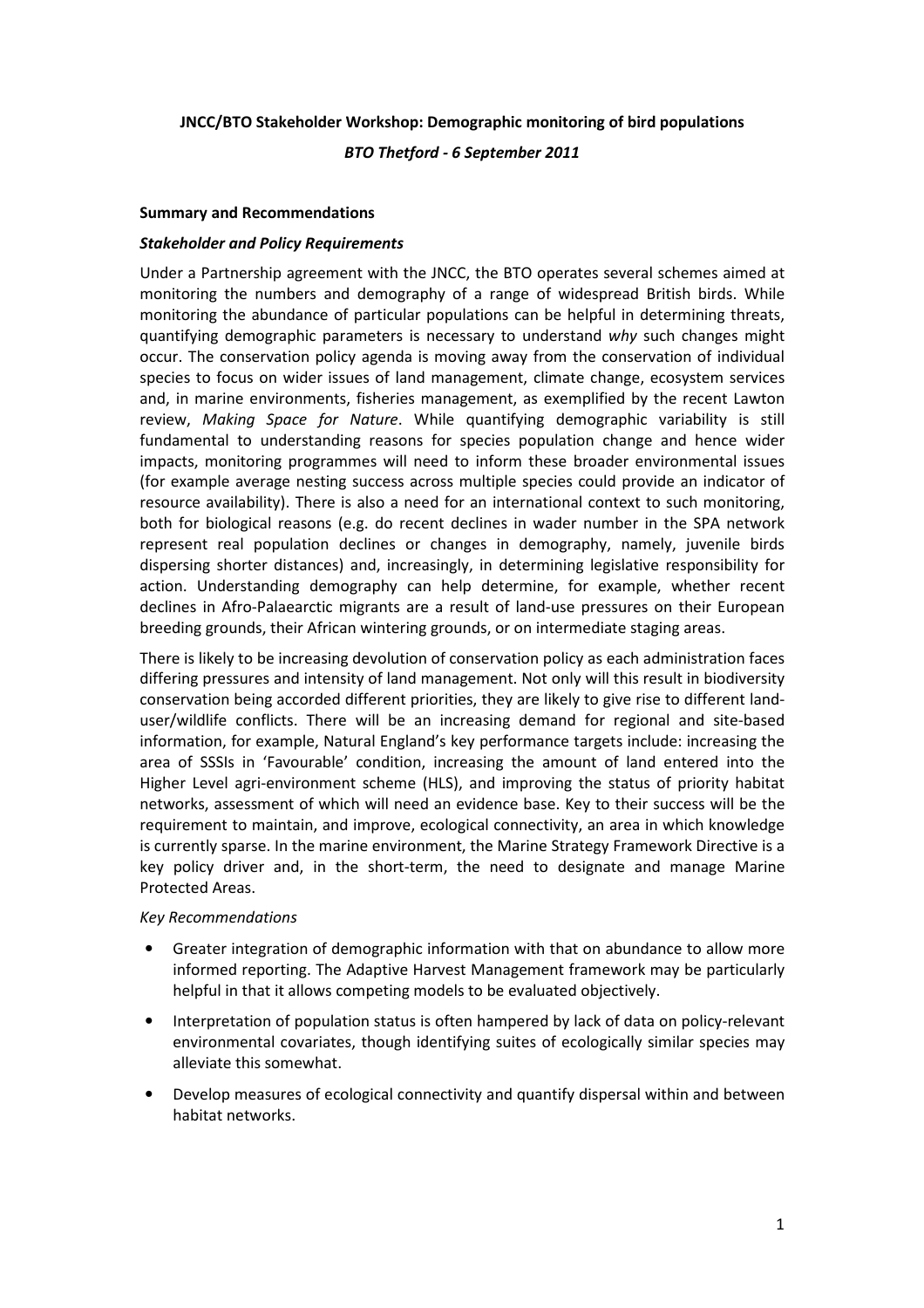- Farmland is a priority habitat (if only in terms of area) and the one most affected by policy drivers, but suburban habitats could provide a useful 'control' habitat when it comes to understanding population processes as these areas may be less pressured.
- Develop local reporting of demographic information in relation to the SSSI, SPA and other networks to inform site condition monitoring
- For migratory waterfowl, particularly, there is a need for monitoring to encompass the flyway scale and there are opportunities for BTO to export its expertise in this area.
- Existing collection of demographic data can sometimes be rather fragmentary and there is a need to identify mechanisms for allowing disparate data to inform a common reporting framework through increasing inter-organisation collaboration.

# *Volunteer Engagement in Monitoring*

Given finite resources, it will not be possible to monitor annually demographic processes in all populations, consequently, some degree of targeting is required. Note that, in many cases, information averaged over several years can still provide useful insights, especially for scarce species. Monitoring should therefore aim to cover a representative suite of taxa and habitats, though this clearly needs to reflect the practical challenges of gathering such data, which may be substantial. There are some species, mainly passerines, for which we already have enough data available to construct useful population models, while for other species this is realistically achievable with more targeted efforts; there are some species, though, for which enough data cannot be collected through large-scale volunteer-based monitoring.

The BTO already operates two schemes which collect targeted demographic data: CES which monitors a suite of birds typical of the wider countryside and RAS which involves projects targeted at particular species. These are complemented by data gathered through the wider ringing and nest recording schemes. In collecting these data the efforts of the ringers and the nest-recorders should be acknowledged, contributing as they do in excess of 70,000 person days per year. In general, they are keen to be given direction and know that the data they gather are put to good use; but they need to be appropriately supported. Ring pricing will form an element of this, but increased guidance and training will be more beneficial. In targeting future effort, we need to consider both increasing the range of species covered, particularly those that are indicative of particular habitats or ecological processes and, for those species for which we already have reasonable data, increasing spatial representivity, both geographically and by habitat, while recognising that the available pool of recorders is not geographically evenly spread. We are fostering greater integration of ringing and nestrecording activities and also an improved structure to these activities, particularly through the CES and RAS schemes.

#### *Key Recommendations*

- We need to encourage a more holistic approach with productivity and survival data gathered in the same areas, this may require involving people who are specifically not ringers, but contribute in other ways, e.g. nest-recording or ring-resighting.
- RAS offers the greatest potential for increasing our ability to monitor survival rates, however, it does require substantial efforts to re-invigorate it; the scheme guidelines need to be improved, and some flexibility introduced as particular species may have very different monitoring requirements.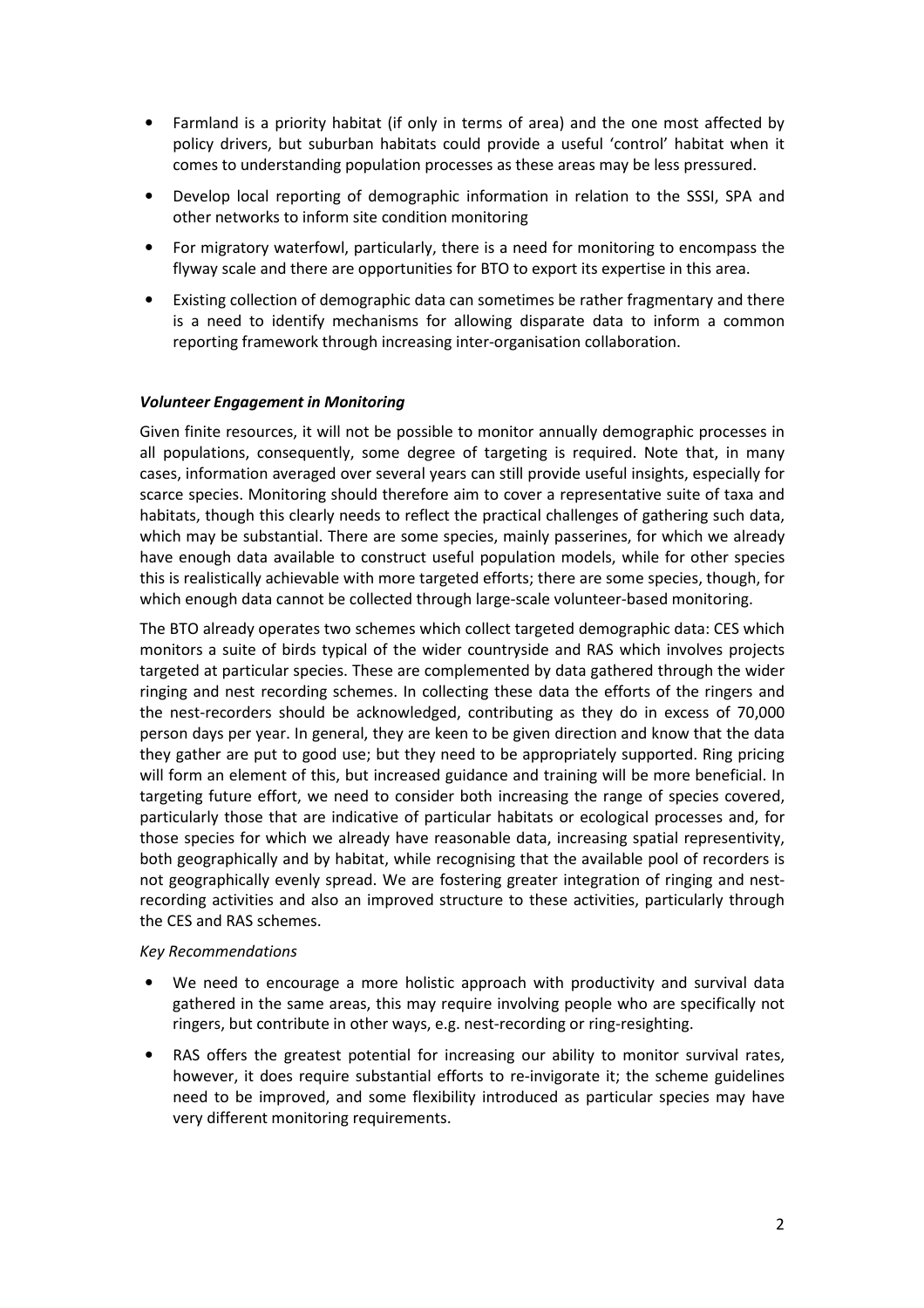- We should encourage ringers to analyse their own data, both to provide local site feedback (especially where they are operating in a designated area, for instance) but also to stimulate further data collection.
- We need to encourage ringers to think about project ringing from an early stage in their career, and to target those who are 'nearly' doing a CES or RAS as part of their ringing.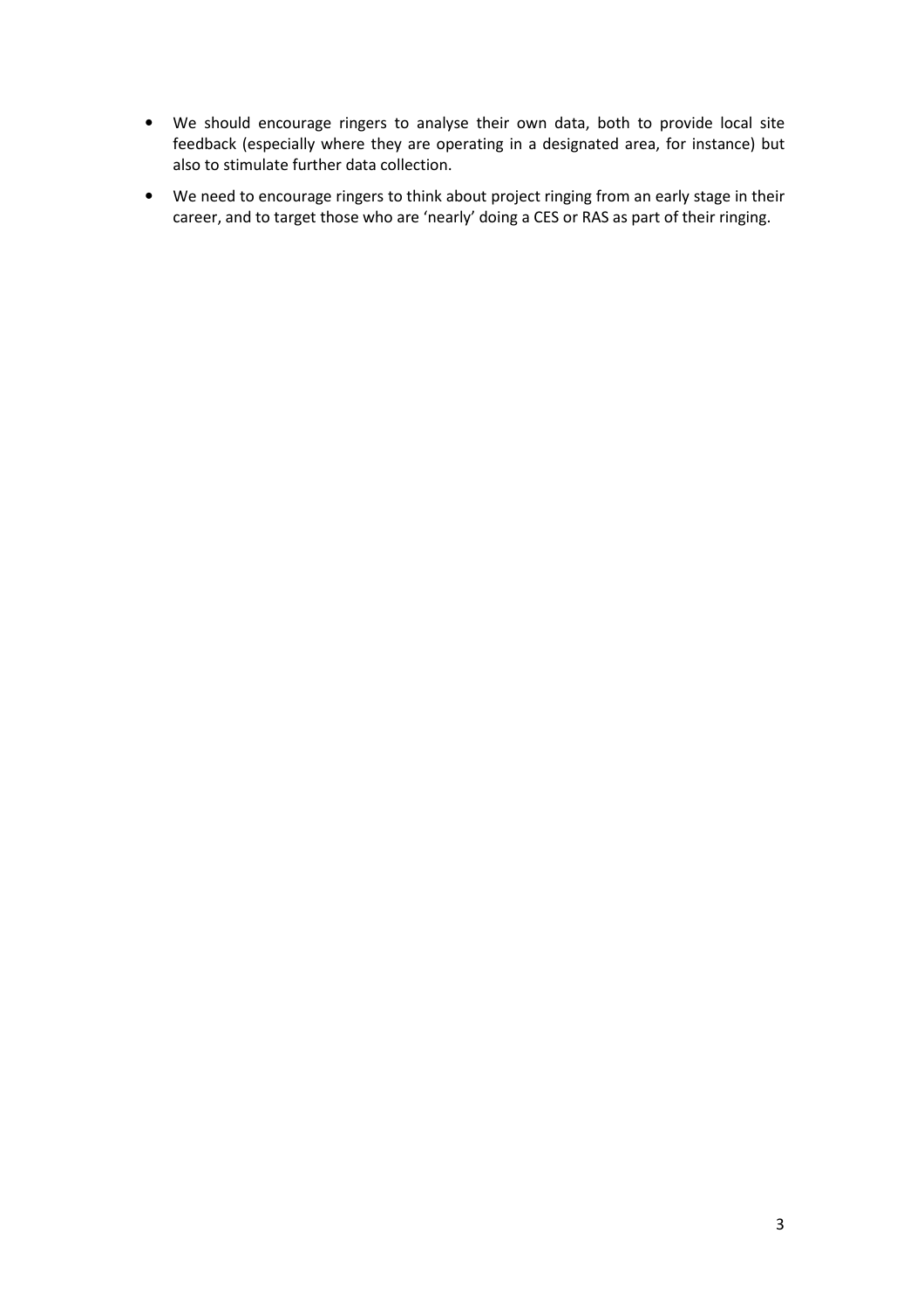### **Presentations and Discussions**

The workshop was divided into a morning session aimed at identifying what targets we want to achieve, and an afternoon session to identify the best ways to achieve such targets. In each session short presentations outlining key issues were followed by group discussions.

### *Stakeholder and Policy Requirements - Presentations*

Collection of demographic data is needed in both the long and the short. Long-term data collection is essential to produce reliable results on survival trends and drivers of changes, whilst short-term data collection is needed to answer specific applied questions that were of interest to policy-makers, land-managers and other decision makers. Thus, effort should reflect data collection on several geographic scales, ranging from the national to the locally relevant. One way to achieve this may be by targeting a representative range of key species that would represent different habitats that we want to identify environmental drivers for or to monitor the value of some of the actions already taking place. Targeted projects, like RAS and CES, are ideal in this regard in that they allow analysis at both the national and the site level. Encouraging volunteer ringers and nest recorders to participate in focused projects will require a mix of guidance, feedback, support and financial incentives.

The JNCC/BTO Partnership focuses on the integrated targeting of demography population to achieve a coordinated approach between the various BTO Schemes. In particular, demography provides a mechanism to understand population changes and environmental drivers. Through the Partnership BTO measures population changes, identifies likely demographic mechanisms, environmental drivers and correlates, and synthesises published information on factors affecting abundance. One valuable mechanism for identifying mechanisms of change involves analysing cross-species measures of demographic performance (e.g. breeding performance recorded through the Nest Record Scheme). This modelling process can be used in both a conservation and management framework. BTO is aiming towards a more model-based approach to population monitoring, this may be particularly relevant in an adaptive management framework, for example wildfowl species. Results are provided in several ways, both through the peer-reviewed literature, through the internet, particularly the Wider Countryside Report, and directly to decision-makers.

The focus of future research should be based on current priorities, which will change, rather than continue where money has been spent before. The focus now is on landscape management to address questions related to global warming and pressure on land use, such as ecosystem services, from food production, to biofuels, to recreation. One of the important questions is how these uses will impact bird populations, and many answers seem to come from correlations between variables and data on abundance of bird species. We need to better focus the collection of demographic data to support and further inform these analyses. Thus, the core of the JNCC/BTO strategy is to target a set of species that will help to understand the effect that land management, climate change and similar pressures will have on bird populations. For marine ecosystems the main problems that have been identified are fisheries and climate change, and in this context demographic data have provided valuable insights. There is a clear need, though, to ensure that demographic monitoring addresses the needs of JNCC if the Partnership is to be effective.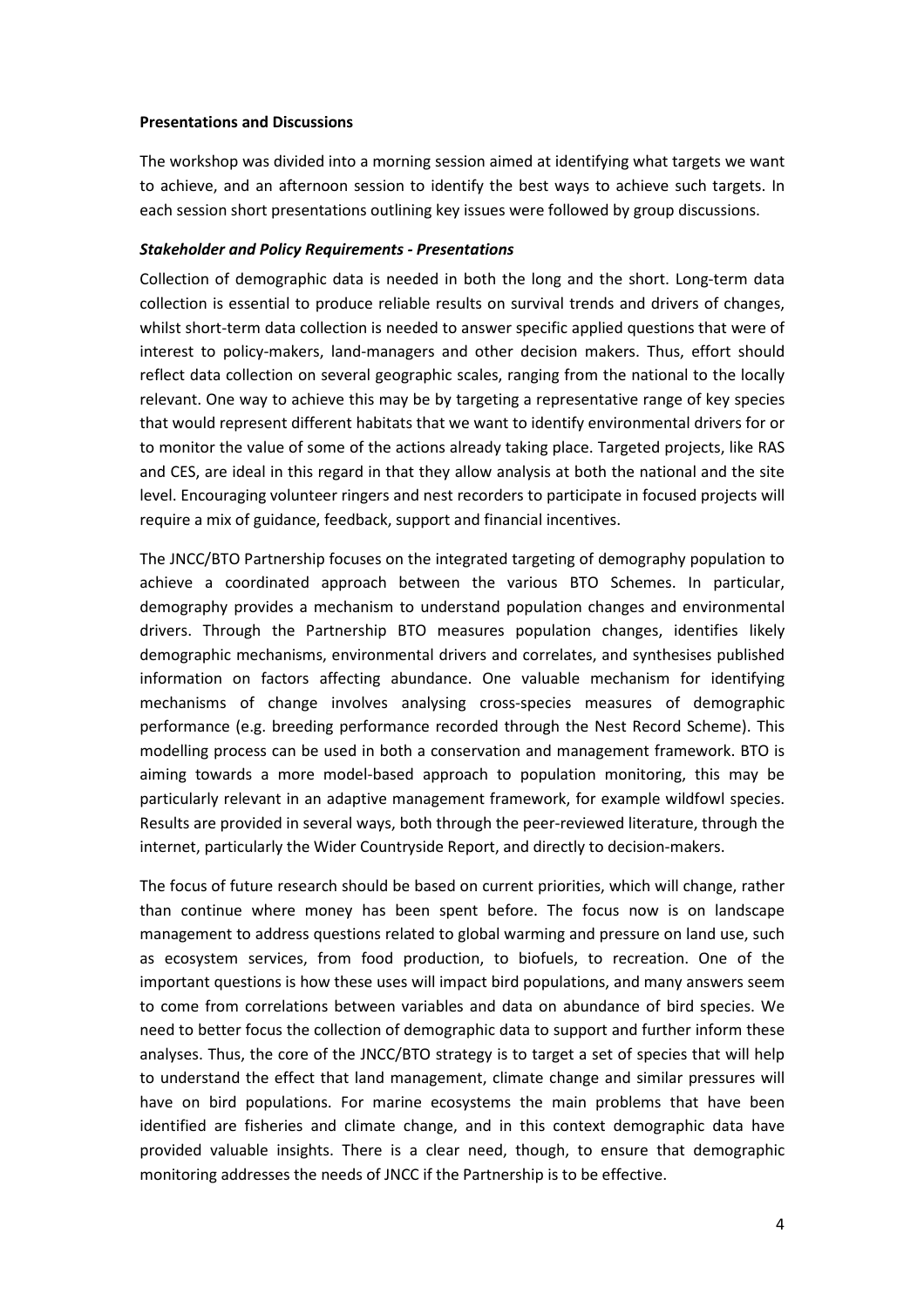An emerging question from a legislative and conservation point of view is where responsibility lies, particularly for migratory species which cross international boundaries. Identifying where ecological drivers of population change will be critical, though in some cases action may need to be taken at a broader scale, for example through reduction of carbon footprint rather than directly through species-specific action plans. These may become less important in the future, as policy focuses on landscape conservation and management although some species will still benefit from this approach.

Climate change is a major factor in determining Natural England's priorities. The organisation has six performance indicators on which it is judged by Defra, and several fouryear aims, including ensuring that investments made through environmental stewardships deliver results on biodiversity. Natural England also has an Integrated Monitoring Programme which aims to improve the outcome of land management in part by developing indicators that work at multiple scales to secure evidence that the integrated approach delivers results. Acquiring knowledge at local scale, including improvement and performance of SSSIs, has to be priority over data at a national scale. The recent Lawton Review (*Making Space for Nature*) and subsequent Natural Environment White Paper will be key drivers of policy in the short-term (e.g. in establishing Nature Improvement Areas) as will increasing social and economic conflict with some avian species.

Demographic drivers and environmental causation are two elements to investigate what drives population changes in birds. Demographic data can identify causal reasons for declines and they allow measurement of the effect of management intervention, weather, predation, climate change, all of which are aspects that data on abundance alone cannot identify. There are limitations associated with demographic data collection, though: data for some species (especially scarce ones) are sparse, it may be difficult to collect enough data on several geographic scales for detailed local analyses, covariates such as data on predators and land management are often lacking, and some parameters are difficult to measure (e.g. survival from fledging to first breeding season or productivity for multi-brooded species). The development of new statistical approaches to address some of these issues would be a key priority. A possible approach would be to identify and promote detailed studies focused on high priority species for which data are currently not quite sufficient, though there is also a need to achieve good geographic sampling. It would be worth exploring the possibility that volunteers could collect additional environmental data, such as habitat and predator abundance, whilst out ringing or nest recording. This would be particularly valuable if it could be integrated with areas under existing environmental designations

#### *Stakeholder and Policy Requirements - Discussions*

# *Terrestrial group*

Decisions on the particular direction of demographic projects may be difficult given the uncertainty of future policies. There is an equal need for short-term and long-term monitoring approaches, but there is a need for a very targeted approach to questions that will lead to answers relevant to decision-makers. Demographic data could be centred around suites of species that are characteristic of key habitats, something that BTO is already trying to do. Focussing solely on species of conservation concern may be counter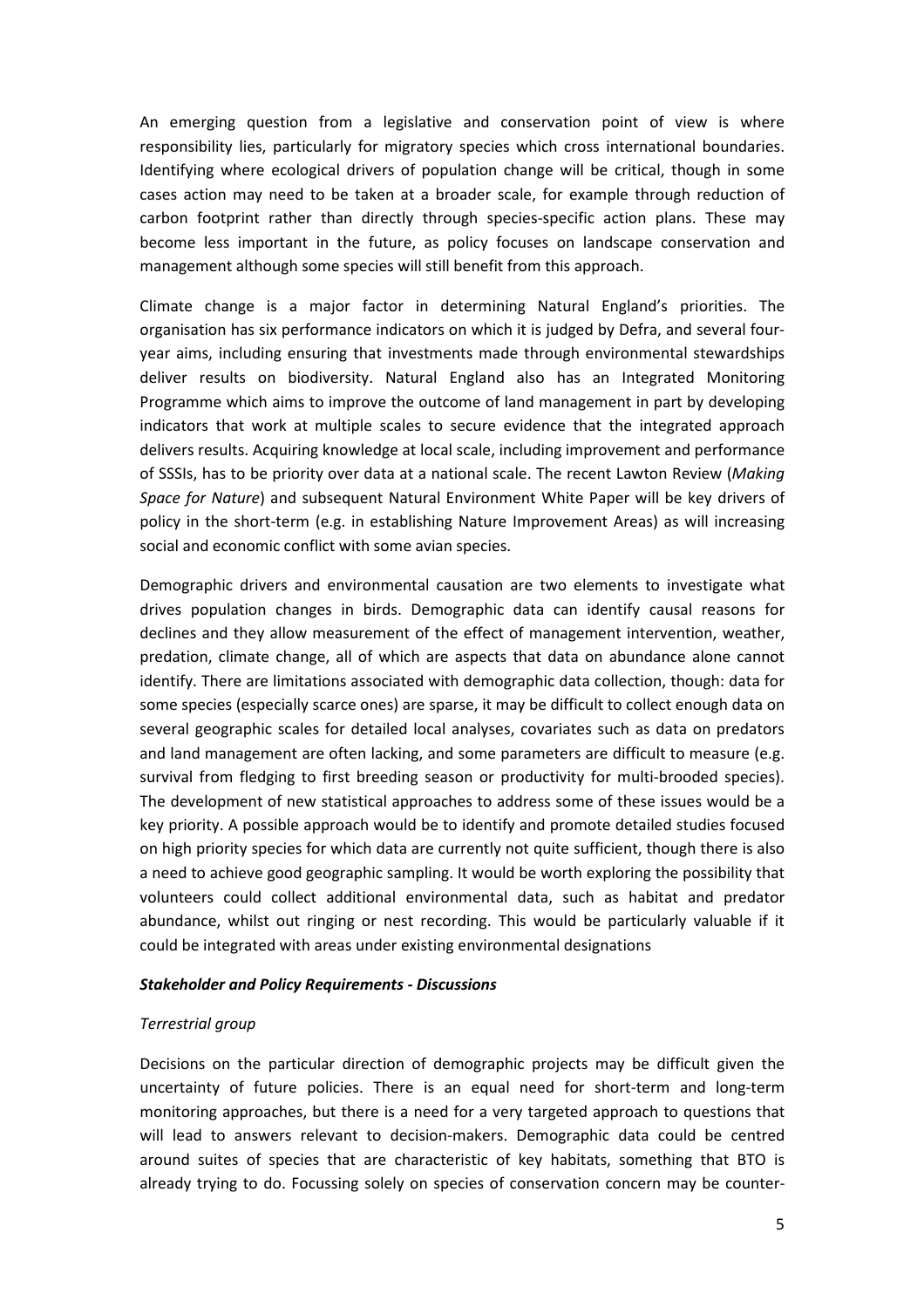productive as these species may be scarce and hence challenging to collect sufficient data on, particularly through the BTO's large-scale volunteer network. It may be that that abundant species may provide more data which can be used to inform conservation decisions by proxy, particularly where they share the same habitat or ecology as conservation priority species. Data on relevant environmental covariates may already be being collected by volunteers from other organisations, which BTO could liaise with.

Demographic data are used for identifying mechanisms behind changes, but a long-term monitoring approach is needed to achieve reliable results, particularly since there is often a substantial lead time in which to collect sufficient data. Survival analyses should be based on long-term studies, as should questions relevant to long-lived species. Demographic monitoring can also provide early warning of population problems, and the magnitude of stochastic events.

The top priorities with respect to improving the types of demographic data collected that will help to address policy relevant questions are the need for a greater geographic spread in the data sampling; increasingly, an ability to address questions at a local level; identifying suites of species that can be used as flagships for different habitats that need monitoring; identifying how species adapt to changes, e.g. through dispersal processes, about which relatively little is known; identifying ways to predict what an intervention will achieve.

Priority habitats are those that are currently under-represented and we still need data for, such as farmland and upland, and habitats that are increasing in extension, such as urban and suburban areas. Another priority is to monitor environmentally designated areas to know how well they are performing, ideally with relevant feedback at a local level. Similarly, there is also a need for monitoring habitats under different legislations to compare them, such as nature reserves and the wider countryside or AES farmland and non-AES ones.

# *Waterbird group.*

The 'waterbird' group focused on identifying the responsibilities of the UK in terms of policy making. Breeding seabirds are probably the avian group for which the UK is of most importance in an international context, and continued intensive study, including ringing chicks and adults, is vital. For waders in particular, the coastal areas of the UK are very important, whilst challenges are present at geographical scale when attempting to study seabirds foraging at open-sea. The priorities identified for waders were stop-over sites and wintering grounds. There is a need for an international approach to data collection and management of waterbird populations at the level of the population flyway, building on existing initiatives and data. It was noted that funding and coordination of such initiatives were not necessarily straightforward, particularly where data are collected and curated by multiple organisations. There were likely to be opportunities for the BTO to export its experience in managing such large-scale data collection and curation of long-term data. A key challenge will be in drawing such disparate and co-ordinating sampling strategies across organisations. In addition to monitoring of populations *in situ* at other points in the flyway, there are opportunities to use monitoring in Britain to provide information, as it will be more easily collected, for example using the ratio of juvenile birds in winter waterfowl catches to provide an index of breeding productivity at northern latitudes.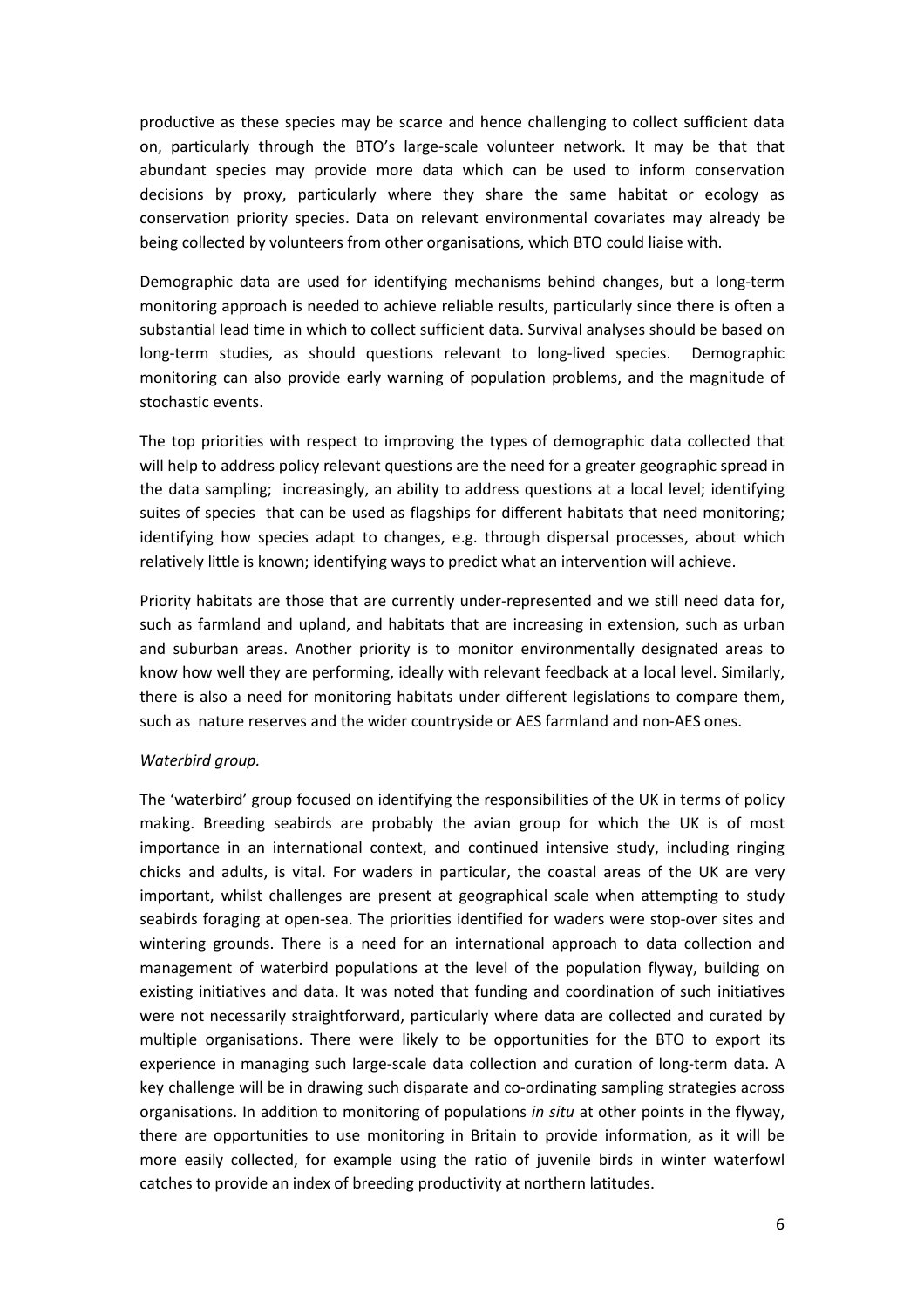### *Volunteer Engagement in Monitoring - Presentations*

The second part of the day was devoted to understanding what can be done to achieve the aims identified in the morning session.

There are some species, mainly passerines, for which we already have enough data available to estimate survival rates, whilst for other species we can realistically achieve enough data with more targeted efforts. There are some species, however, for which enough data cannot be realistically collected through large-scale volunteer-based monitoring. Traditionally inference has been based on large-scale analyses of birds recovered dead. However, the number of such reports is decreasing and it is likely to be difficult to change the reporting behaviour of the public towards ringed dead birds substantially in the short-term, therefore live retrap data are likely to be more useful for analysis, since a greater amount of data can easily be generated. However, in order to use such data effectively, it needs to be collected in a structured way since local site effects need to be accounted for. CES is such a scheme which provides data on commoner species, while RAS targets individual species. Colonial breeding seabirds and wintering waterfowl are key conservation priorities, but present particular challenges in collecting robust data. Seabirds tend to occur where there is low density of ringers and members of the public, and effort on marking and resightings has to be understood in order to create reliable estimates of survival rate. Some species of waders are more likely to be targeted in sufficient numbers to yield results in a RAS context, and ringing can also be used to estimate recruitment, especially of Arctic species. Wildfowl are difficult and expensive to target, therefore it is unlikely to be a priority group for the moment.

Ringers and nest-recorders are a powerful source of data, and they are keen to be given directions and to know that the data they gather are put to good use. The ringing scheme is funded jointly by the ringers, the JNCC/BTO Partnership (mostly targeted at the larger ring sizes) and the BTO. There are two main costs associated with the Scheme: issuing the rings and subsequent processing of any recoveries. We currently provide subsidies (which reduce the 'up-front' cost of rings) and refunds (provided at the end of year) to direct ringing effort towards target species, which currently include, *inter alia*, birds of conservation concern, raptors, waders and seabirds. For some groups (notably those for which rings are expensive, e.g. waders and seabirds) these have a large effect in determining the numbers ringed, for other species they have a valuable effect in providing ringers with the feeling that their effort is worthwhile. The amount of money for subsidies and refund will not increase, but a re-distribution of these funds may help focus ringers towards projects and species that will support our aim to better target effort towards demographic monitoring.

Specific projects will provide valuable data, but maintaining general ringing is also important, not only for training purposes, but also because general ringing is often done on a site level instead of a species level, and hence can provide important information at a local level. The Merseyside Ringing Group is particularly keen on the integrated approach between nest recording and ringing, but members find it difficult to find the time to nest record and be involved in formally structured ringing such as CES and RAS; there is much merit in encouraging ringers that ring pulli to turn their ringing activities to include nest recording as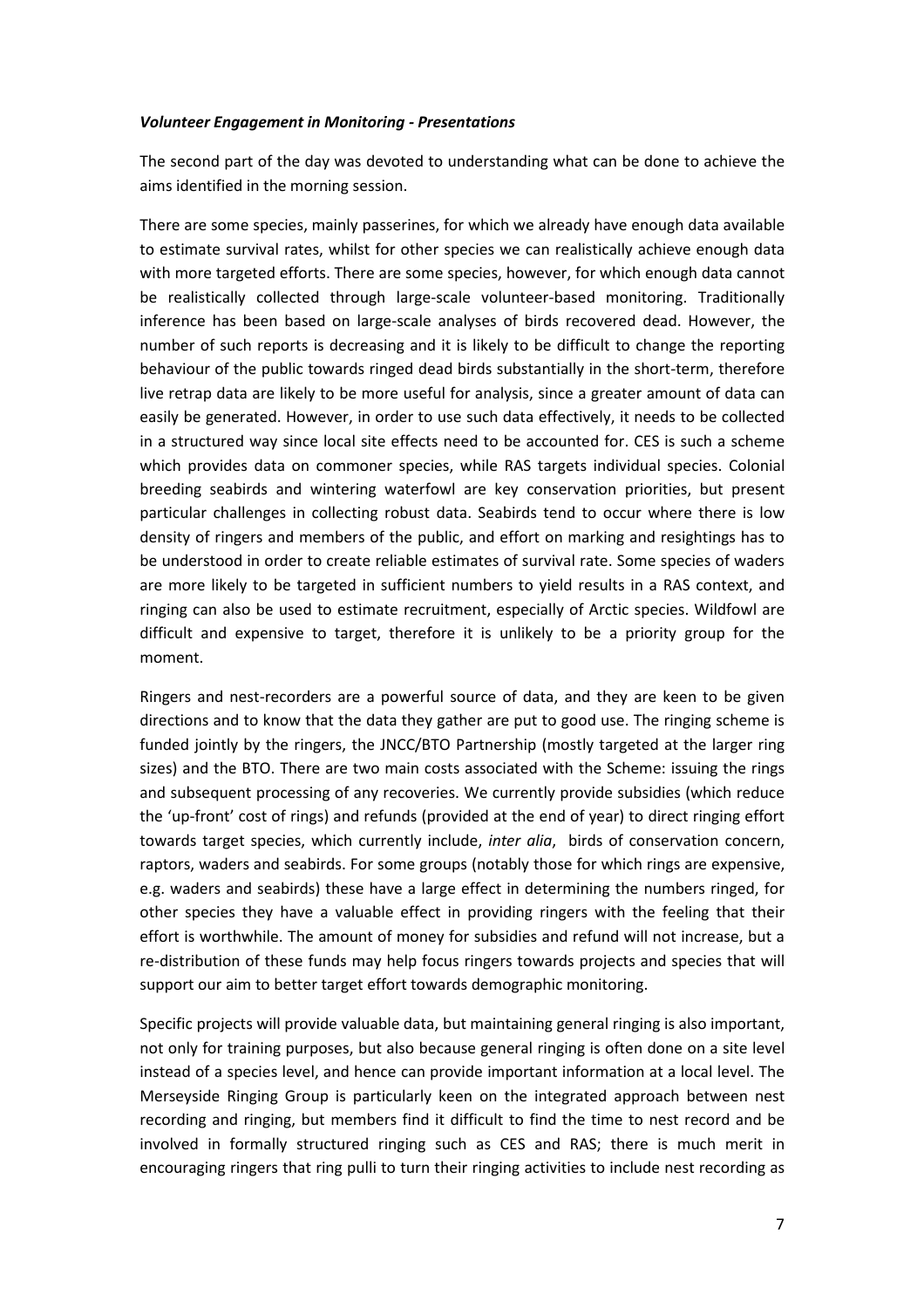well. The emphasis from the BTO so far has also been on projects during the breeding season, though there may be scope for guiding ringers towards more valuable ringing projects during winter, for instance in farmland areas or gardens, particularly if effort is recorded or controlled. A key issue with RAS is the need to monitor a large number of birds at one site means not only that the project is extremely challenging practically, but that ringers need to concentrate on the core areas of the species targeted in order to trap and resight enough individuals. However, at the edge of the core area birds may tell us more about survival because the edge-of-range populations often decline first. Consideration should be given to whether smaller RAS sites could yield sufficient data, especially if this meant a wider range of sites could be used. Finally, money could potentially be diverted from the refunds/subsidy budget into funding newly qualified 'C' ringers to start their own projectbased ringing.

Volunteers are an enormous resource, and whilst RAS, CES, and NRS are doing well, with some guidance more people could be persuaded into taking part. There are people that are already, in effect, operating a RAS and CES and with little modification could contribute to these schemes. In 2011 it was possible to produce good survival trends for nine species from RAS and another nine species could be added if more data were available. CES currently produces abundance / productivity trends for 22 species, and survival trends for 18. The NRS produces laying data, clutch size, brood size, failure rate and fledgling per breeding attempt for 70 species. The target should be increasing the number of volunteers through increasing education, guidance and, importantly, support for volunteers undertaking these projects which do involve substantial amounts of time, effort and money; for ringing financial help with rings and equipment are also likely to help in guiding effort. We also need to provide clear explanations as to why the standardised method achieves better results. Communication between schemes would also increase volunteer recruitment and involvement: for example between ringers and bird clubs, or volunteer recorders of other taxa. Providing training courses and workshops would also increase volunteer engagement and number, as would feedback to volunteers through appropriate interpretation of the results.

# *Volunteer Engagement in Monitoring - Discussion*

Persuading existing volunteers to change to a different type of project is likely to be a challenge, since many may already have a recording routine. One solution would be to encourage newly qualified ringers to take up a project, hence building a new generation of project-based ringers. Another option would be to concentrate people towards an holistic approach of tackling different aspects of the same species. Encouraging ringers to analyse their data individually would help in engaging ringers with their data and hopefully also in stimulating further data collection as they see patterns emerge in their data. RAS and nest recording could be channelled towards a suite of species, creating a comprehensive integrated approach from the field. In terms of improving survival monitoring, expanding the RAS scheme is likely to be a key priority, though this is likely to require a significant investment of time, especially to encourage people to take part. RAS should also focus on a suite of species from a broad geographic range, to reflect specific environmental drivers, therefore focus is needed on the geographic range and choice of target species.